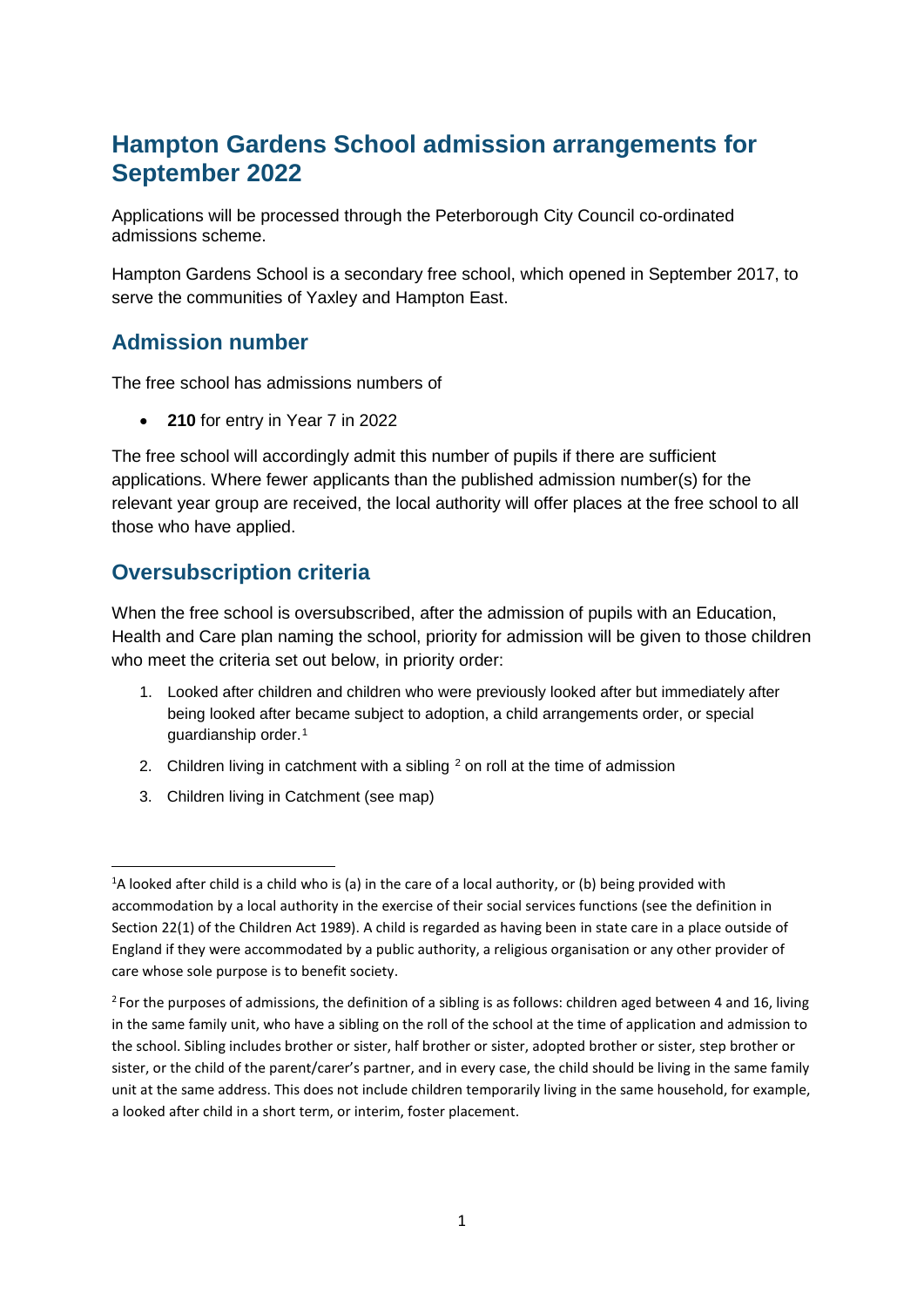- 4. Children of members of staff [3](#page-1-0) provided that they have been employed for a minimum of two years and/or are recruited to fill a vacant post for which there is a demonstrable skills shortage.
- 5. Other children with a sibling on roll at the time of admission
- 6. Other children

These criteria will apply to Year 7 admissions and to any children who meet the academic entry criteria for Year 12, if Year 12 is oversubscribed

#### **Hampton Gardens School admits at Y12:**

Hampton Gardens School operates joint Post 16 provision with Hampton College.

The admission number of external students to Year 12 across the joint provision is **10**. This number has been reduced from our 2021 entry, to take account of the first Year 11 cohort at Hampton Gardens School progressing to Year 12 in September 2022.

Applications for entry to Year 12 are made directly to the Hampton Academies Trust and must be received by 1 December prior to the September of admission and offers are issued by 30 April. All offers are provisional, based upon predicted GCSE performance and are either confirmed, revised or declined when the actual GCSE results are published in August each year.

Applications can be submitted electronically or in hardcopy to the Trust Director of Sixth Form.

The school will admit any pupils with a statement of SEN or with an Education, Health and Care plan naming the school.

The school offers 4 different academic pathways. Applicants are required to have met the following minimum academic standards for their chosen study pathway. These are:

- For a level 2 vocational pathway: **students who achieved four GCSE or equivalent passes at a 3 or above.**
- For a level 3 vocational pathway: **students who achieved six GCSE or equivalent passes at (4-9 or above) but who did not get at least a 4 in either English, Maths or both.**
- For an A level/BTEC combined pathway: **students who achieved at least six GCSE or equivalent passes (4-9), usually including English and Maths.**
- For an A level pathway **students who have achieved at least six GCSE or equivalent passes (4-9) including English and Maths.**

<span id="page-1-0"></span><sup>&</sup>lt;sup>3</sup> Staff refers to all employed at Hampton Gardens School as their principle place of work, whose employer is the Hampton Academies Trust.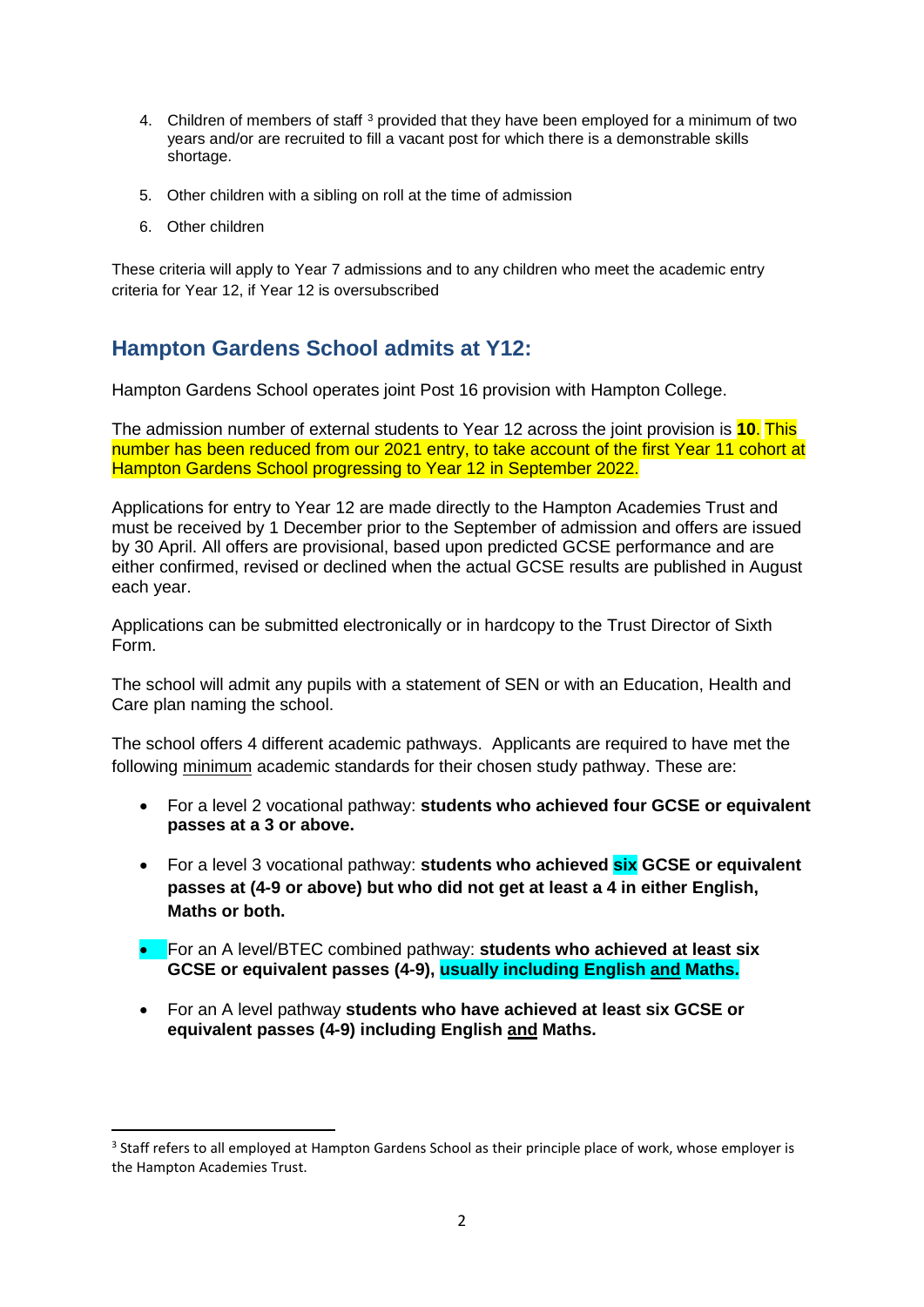Not all pathways run each year: the exact programme of study on offer each year will depend upon cohort profile, viable demand and the availability of specialist teaching staff.

To be permitted to study certain A level courses on the A level or combined A level/BTEC pathways, students are expected to have achieved a minimum 6 at GCSE in that particular subject (see the school website for specific details of course requirements).

In all cases, students without English or Maths at grade 4 or above will have to continue to study the subjects and resit the GCSE examinations.

For admission to Year 12 the Hampton Academies Trust reserves the right to determine whether or not applicants have met the academic entrance requirements. Any applicant who has met the minimum academic entry standards for the  $6<sup>th</sup>$  form, but who has failed to meet the academic standards for their chosen course will be offered a course for which they have met the academic standards, where available/ applicable.

When the Sixth Form is undersubscribed all applicants meeting the minimum academic entry requirements will be admitted.

#### **Oversubscription in Year 12**

When there are more eligible external applicants (i.e. that satisfy any academic entry requirements), priority will be applied in the same order as for Year 7 (i.e. the same oversubscription criteria apply).

#### **Tie-break**

Where children of multiple birth (i.e. twins, triplets etc.) or siblings born in the same school year are tied for the final place, we will admit such siblings even if this means exceeding PAN (when they are being considered in relation to the same criterion). For other children priority will be given to the child living nearest the school as measured by a straight line. Distance is measured in a straight line using the Local Land Property Gazetter (LLPG) provided from the seed point located at the child's home address to the seed point for the school. The seed point is taken from the Ordnance Survey's (OS) 2.5 Address-Base dataset. It is used to locate individual residential and school addresses using grid references as seed points. It may be necessary to use other Ordnance Survey maps or online resources for any home address outside of the Peterborough local authority area not covered by the council's distance measuring system. In the case of flats, the priority is that of floor level i.e. ground, first, second etc., in that order. In cases of exactly the same measurement where no differentiation can be established, a lottery will be used to decide the allocation of the place.

#### **Late applications**

All applications received by the local authority after 31 October for Year 7 will be considered to be late applications. Late applications will be considered after those received on time. For Year 7, the local authority will then allocate late places in the same order of priority. In cases of equal merit, priority will be given to the child living nearest the school measured by a straight line as above.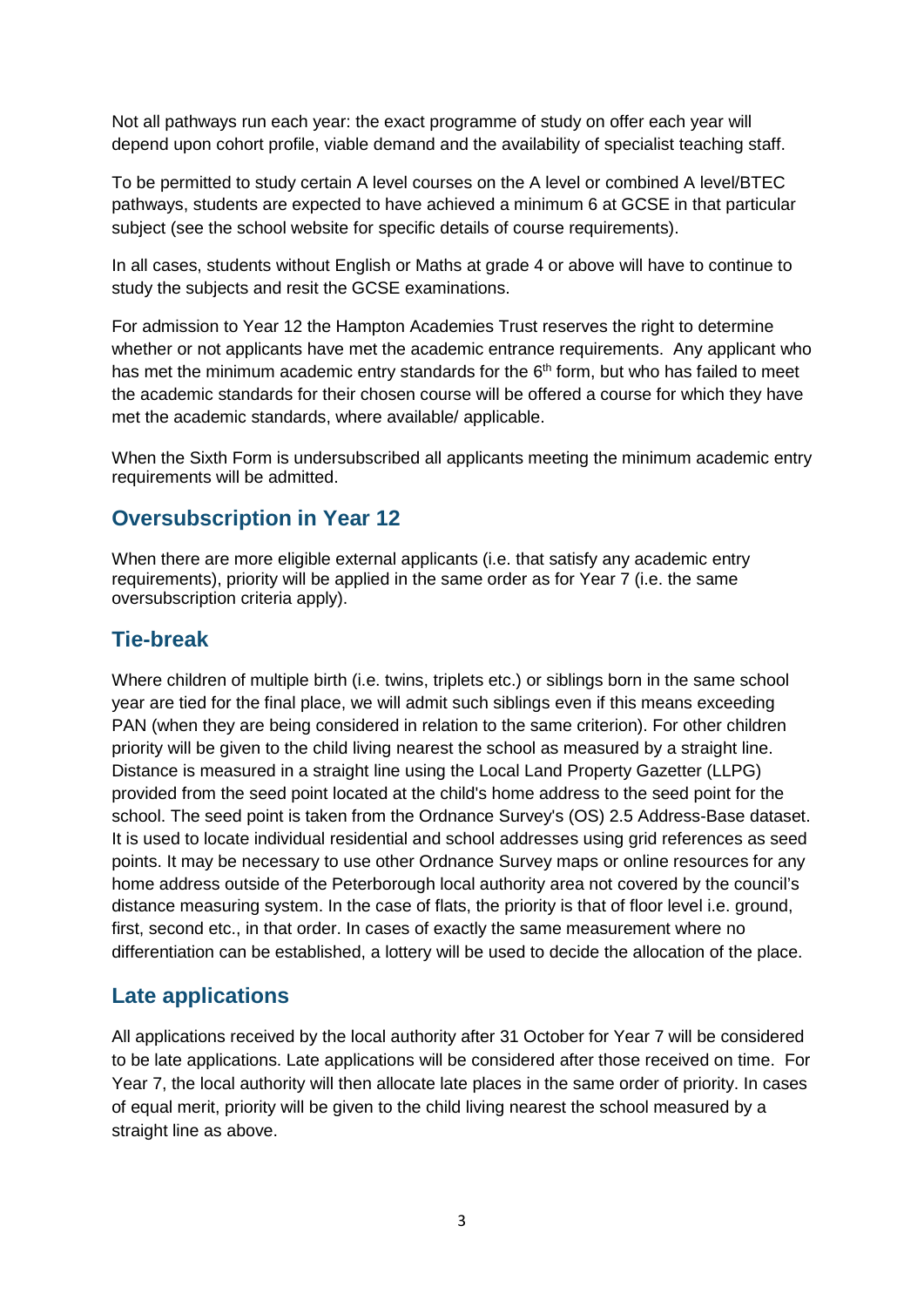For Year 12, allocations received after 1 December will be considered to be late applications and the school will then allocate places in the same order of priority. In cases of equal merit, priority will be given to the child living nearest the school measured by a straight line as above.

If, following consideration of all applicants the school is oversubscribed, parents may request that their child is placed on the school's waiting list.

#### **Admission of children outside their normal age group**

Parents may request that their child is admitted to a year group outside their normal age range, for instance where the child is gifted or talented or where a child has suffered from particular social or medical issues impacting his or her schooling. When such a request is made, the Academy Trust will make a decision on the basis of the circumstances of the case and in the best interests of the child concerned, taking into account the views of the Head of School and any supporting evidence provided by the parent.

If a request is refused, the child will still be considered for admission to their normal age group.

The process for requesting such an admission is as follows:

With the application, parents should request in writing that the child is admitted to another year group (state which one), and the reasons for that request.

Parents will submit any evidence in support of their case with the application, for instance from a medical practitioner, headteacher etc. Some of the evidence a parent might submit could include:

- information about the child's academic, social and emotional development;
- where relevant, their medical history and the views of a medical professional;
- whether they have previously been educated out of their normal age group; and
- whether they may naturally have fallen into a lower age group if it were not for being born prematurely.

We will also ensure the parent is aware of whether the request for admission out of age group has been agreed before final offers are made, and the reason for any refusal.

A parent making an in-year request for their children to be admitted to a year group outside of their normal age range, must also request this in writing and submit evidence in support of their case as described above.

## **Waiting lists and in year admissions**

Parents wishing to apply for an in-year admission, should contact Peterborough City Council, who coordinate admissions to the school.

The free school will operate a waiting list for each year group. Where in any year the free school receives more applications for places than there are places available, a waiting list will operate until the end of the academic year. This will be maintained by the Academy Trust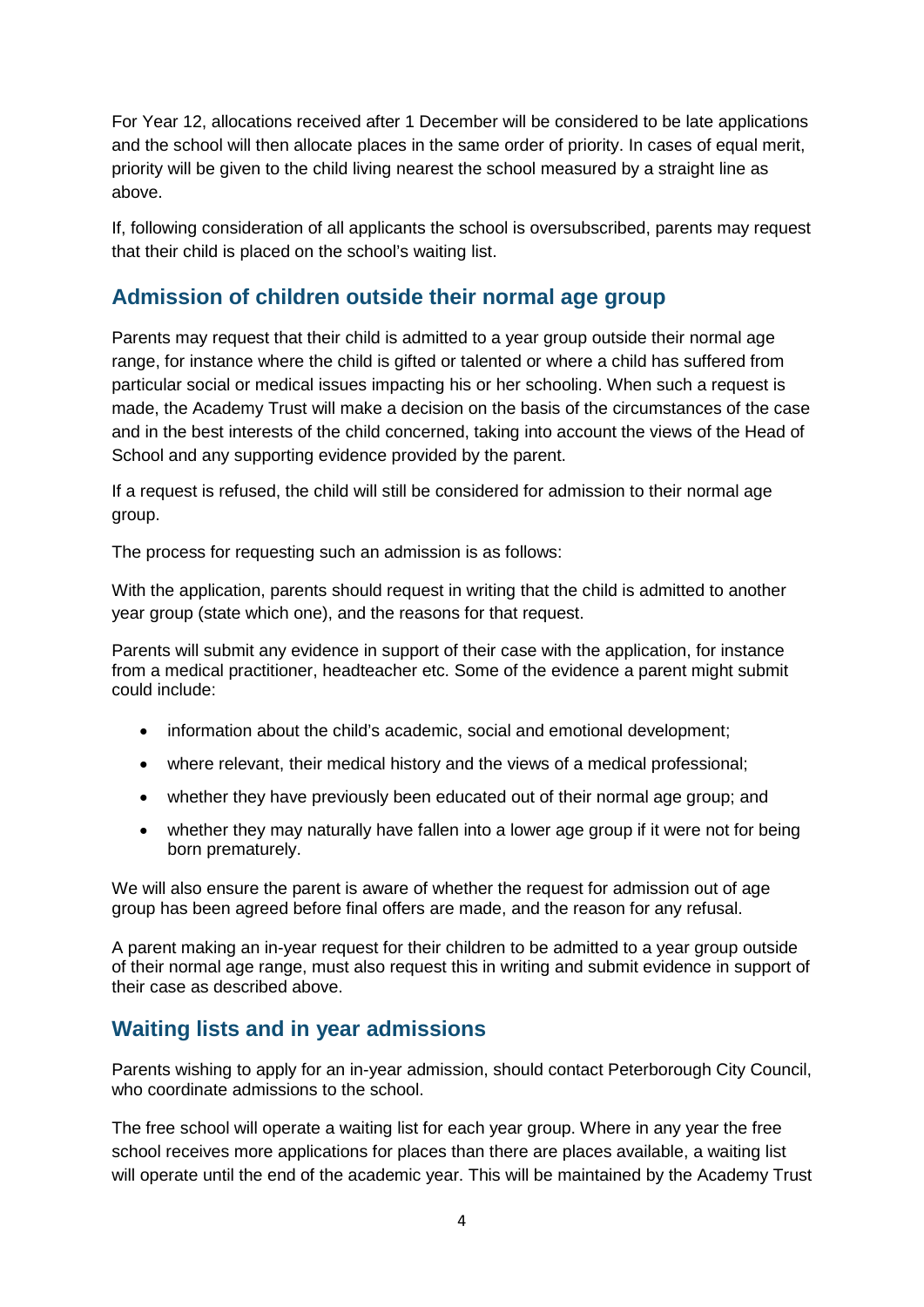and it will be open to any parent to ask for his or her child's name to be placed on the waiting list, following an unsuccessful application.

Children's position on the waiting list will be determined solely in accordance with the oversubscription criteria. Where places become vacant they will be allocated to children on the waiting list in accordance with the oversubscription criteria. The waiting list will be reordered in accordance with the oversubscription criteria whenever anyone is added to or leaves the waiting list.

## **Post 16 in year admissions**

Applicants seeking an in-year admission to Year 12 should contact the Hampton Academies Trust. In-year Post 16 admissions are subject to applicants fulfilling the academic entrance requirements and are contingent upon spaces being available on the relevant courses. As the teaching year progresses, it becomes less viable for new students to join, because they will have missed too much course content to go on to be successful. We do not usually admit new students after the October half term of Year 12. A student wishing to join Year 13 would need to speak to the Sixth Form team, to establish whether their studies to date are compatible with the courses offered in our Sixth Form provision.

# **Appeals**

All applicants refused a place have a right of appeal to an independent appeal panel constituted and operated in accordance with the School Admission Appeals Code.

Appellants should contact Peterborough City Council's admissions team for information on how to appeal. Appeal requests must be received by Peterborough City Council within 20 school days of the national offer day, or 20 school days after notification of a late place offer. Information on the timetable for the appeals process is on the Peterborough City Council website.

## **Year 12 Appeals**

Whenever possible and appropriate, unsuccessful applicants will be offered a place on an alternative course/s at the Sixth Form. The Sixth Form team will always offer unsuccessful applicants and their parents a meeting to discuss best guidance and ways forward.

If an applicant is not offered a place in Year 12 and this cannot be resolved through discussion with the school, parents have the right to appeal. The appellant would need to contact Hampton Academies Trust within 20 days of refusal of a place, in order to request an appeal hearing.